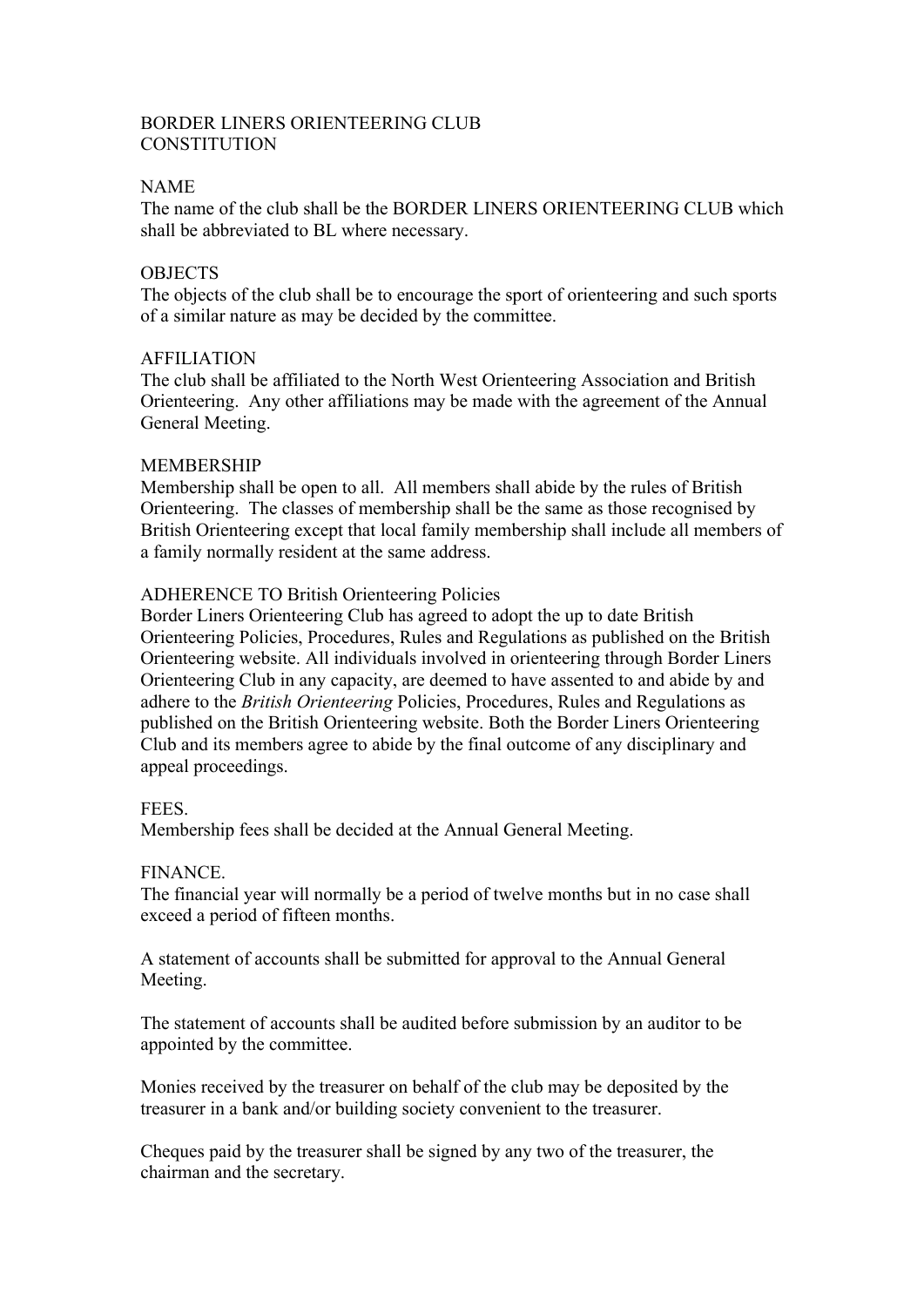In the event of the club being disbanded or ceasing to function for a period of twelve months all net assets shall be transferred to British Orienteering.

### **COMMITTEE**

The management of the club shall be carried out by a committee consisting of a chairman, secretary, treasurer and up to seven members. The committee shall be elected at the annual General Meeting. Motions may be put to the committee by any of its members and shall be determined by a simple majority vote with the chairman of the committee meeting having only a casting vote.

A quorum shall consist of four members of the committee.

The committee shall have the power to co-opt up to two additional members and to appoint replacement members in order that the committee may fulfil its functions efficiently.

All committee members shall have voting rights. The committee shall meet at least six times a year.

#### ANNUAL GENERAL MEETING

A notice of the Annual General Meeting shall be sent to all members at least four weeks before it is due to take place.

Amendments to the constitution and items for inclusion in the agenda must be received in writing by the secretary at least fourteen days before the meeting. Nominations for the committee will be accepted at the Annual General Meeting.

#### SPECIAL GENERAL MEETING

A Special General Meeting may be called by the committee or by a request submitted to the secretary in writing and supported by ten per cent of the voting membership of the club. The meeting shall be held within twenty-one days of its being called and shall only discuss the business for which it is called.

#### AMENDMENTS TO THE CONSTITUTION

Amendments to the constitution shall only be taken at a Special or Annual General Meeting when at least twenty-five per cent of the voting membership are present. Motions for the amendment of the constitution must have a majority of at least twothirds of the voting membership present.

#### VOTING RIGHTS.

The minimum age for voting at a General Meeting shall be fourteen years. All club members eligible to vote shall have one vote and may only vote if they are present at the meeting. All motions shall be decided by a simple majority with the chairman of the meeting having only a casting vote.

### INTERPRETATION

Requests for a decision on, or interpretation of, any matter not covered by this constitution shall be referred to the committee.